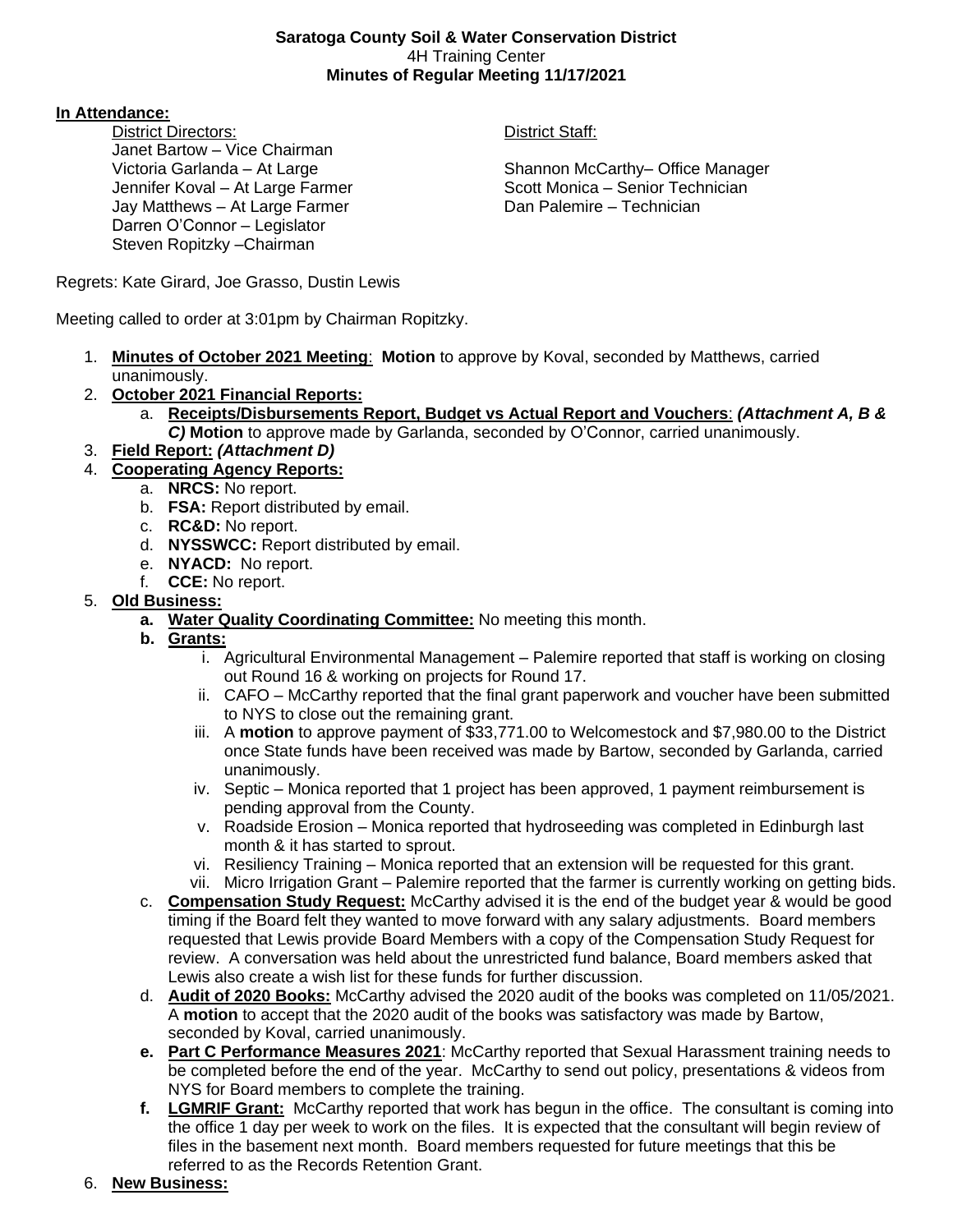- a. **District Manager Review:** McCarthy advised that the District Manager Annual Review was due & asked for 2 – 3 Board members come to Training Center at 2pm next month to complete. Bartow, Matthews & Ropitzky volunteered to complete the Annual Review.
- b. **Gallagher Benefits Admin Service Agreement:** A **motion** was made to accept & have the Clerk sign the Agreement from Gallagher was made by Bartow, seconded by Koval, carried unanimously.
- c. **AMSURE Surety Bond Renewal:** McCarthy advised the renewal for the Surety Bond is this year. Board members requested McCarthy inquire who other Districts were using & what they were paying for comparison. McCarthy to report back next month.
- d. **Petty Cash:** A **motion** was made that the amount of petty cash in the office be lowered to \$100.00 by Bartow, seconded by Garlanda, carried unanimously.
- **7. Other Business:**
- **8. Correspondence:** *(Attachment F)*
- **9. Next Meeting Date and Adjournment**: The next meeting is scheduled for Wednesday, December 15, 2021, at 3:00pm. Meeting adjourned by at 3:42pm.

Respectfully submitted:

Shannon J. McCarthy, Secretary Steve Ropitzky – Chairman

## **ATTACHMENT A:**

|                                       |                                                                        |               | Saratoga County SWCD       |                                      |                     |                     |                        |
|---------------------------------------|------------------------------------------------------------------------|---------------|----------------------------|--------------------------------------|---------------------|---------------------|------------------------|
|                                       |                                                                        |               | Receipts and Disbursements |                                      |                     |                     |                        |
|                                       |                                                                        | OCTOBER 2021  |                            |                                      |                     |                     |                        |
|                                       |                                                                        |               |                            |                                      |                     |                     |                        |
|                                       | <b>Operations</b><br>(Checking/Money<br>Market/Accrued<br>Liabilities) | Petty<br>Cash | <b>WQCC</b>                | Envirothon                           | Roadside<br>Erosion | Welcomstock<br>CAFO | <b>AEM</b><br>Projects |
| BOOK BALANCE as of 09/30/2021         | \$273,911.67                                                           | \$250.00      | \$4,082.53                 | \$1,456.54                           | \$28,232.16         | \$231.23            | \$678.29               |
|                                       |                                                                        |               |                            |                                      |                     |                     |                        |
| <b>RECEIPTS</b>                       |                                                                        |               |                            |                                      |                     |                     |                        |
| District Tree & Shrub Program         | \$220.00                                                               |               |                            |                                      |                     |                     |                        |
| Interest                              | \$5.55                                                                 |               |                            | \$0.04                               |                     |                     | \$0.02                 |
| Sales Tax Collected                   | \$10.50                                                                |               |                            |                                      |                     |                     |                        |
| No Till Drill Rental Fees             | \$255.00                                                               |               |                            |                                      |                     |                     |                        |
| <b>Tire Recycling Fees</b>            | \$515.00                                                               |               |                            |                                      |                     |                     |                        |
| 4 Hour Training Fees                  | \$750.00                                                               |               |                            |                                      |                     |                     |                        |
| <b>State Grants</b>                   | \$7,202.00                                                             |               |                            |                                      |                     |                     |                        |
| Payroll Liabilities                   | (\$387.18)                                                             |               |                            |                                      |                     |                     |                        |
| <b>TOTAL RECEIPTS</b>                 | \$8,570.87                                                             | \$0.00        | \$0.00                     | \$0.04                               | \$0.00              | \$0.00              | \$0.02                 |
|                                       |                                                                        |               |                            |                                      |                     |                     |                        |
| <b>DISBURSEMENTS</b>                  |                                                                        |               |                            |                                      |                     |                     |                        |
| Office Manager                        | \$3,088.40                                                             |               |                            |                                      |                     |                     |                        |
| <b>District Manager</b>               | \$5,206.40                                                             |               |                            |                                      |                     |                     |                        |
| Technician(s)                         | \$7,142.80                                                             |               |                            |                                      |                     |                     |                        |
| Payments to Cooperators & Others      |                                                                        |               |                            |                                      | \$20,409.45         |                     |                        |
| <b>Conservation Practice Supplies</b> | \$125.00                                                               |               |                            |                                      |                     |                     |                        |
| <b>Employees Travel/Training</b>      | \$189.00                                                               |               |                            |                                      |                     |                     |                        |
| Telephone/Internet                    | \$120.00                                                               |               |                            |                                      |                     |                     |                        |
| Office Supplies                       | \$17.12                                                                |               |                            |                                      |                     |                     |                        |
| Workers' Comp & Disability Insurance  | \$31.14                                                                |               |                            |                                      |                     |                     |                        |
| Postage                               | \$32.93                                                                |               |                            |                                      |                     |                     |                        |
| <b>Bank/Credit Card Fees</b>          | \$96.46                                                                |               |                            |                                      |                     |                     |                        |
| Part C Project Materials              | \$73.93                                                                |               |                            |                                      |                     |                     |                        |
| Gas & Oil                             | \$833.37                                                               |               |                            |                                      |                     |                     |                        |
| Health/Dental Insurance               | \$4,781.74                                                             |               |                            |                                      |                     |                     |                        |
| <b>State Grant Expenses</b>           | \$3,250.00                                                             |               |                            |                                      |                     |                     |                        |
| <b>Employer Share FICA/Medicare</b>   | \$1,116.42                                                             |               |                            |                                      |                     |                     |                        |
| <b>TOTAL DISBURSEMENTS</b>            | \$26,104.71                                                            | \$0.00        | \$0.00                     | \$0.00                               | \$20,409.45         | \$0.00              | \$0.00                 |
|                                       |                                                                        |               |                            |                                      |                     |                     |                        |
| BOOK BALANCE as of 10/31/2021         | \$256,377.83                                                           |               |                            | $ $250.00$ $ $4,082.53$ $ $1,456.58$ | \$7,822.71          | \$231.23            | \$678.31               |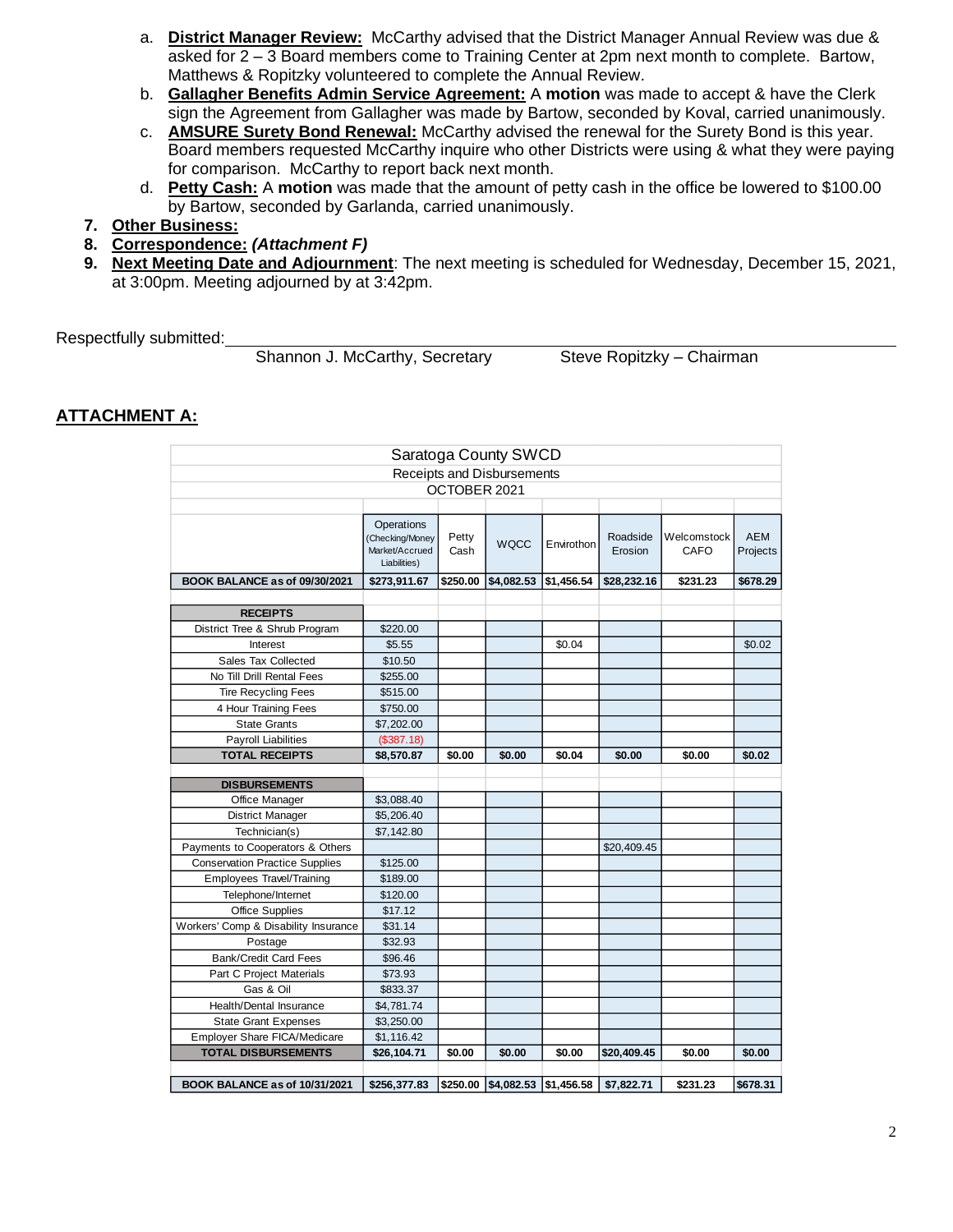## **ATTACHMENT B:**

|                                             | BUDGET TO ACTUAL REPORT |                          |                |
|---------------------------------------------|-------------------------|--------------------------|----------------|
|                                             | OCTOBER 2021            |                          |                |
|                                             | BUDGET 2021             | <b>ACTUAL</b>            | <b>ACTUAL</b>  |
| <b>RECEIPTS</b>                             |                         | OCT2021                  | JAN - SEP 2021 |
| District Tree & Shrub Program               | \$40,000.00             | \$220.00                 | \$37,820.51    |
| Fish Stocking Program Sales                 | \$3,000.00              |                          | \$1,417.62     |
| Interest                                    | \$80.00                 | \$5.55                   | \$77.91        |
| Sales                                       | \$3,000.00              |                          | \$1,104.88     |
| Sale of Equipment                           | \$26,000.00             |                          | \$38,600.00    |
| Gifts and Donations                         | \$0.00                  |                          | \$0.00         |
| Ag Value - Soil Group W orksheet            | \$1,800.00              |                          | \$1,640.00     |
| Sales Tax Credit                            | \$0.00                  |                          | \$32.66        |
| Fees                                        | \$3,805.00              | \$1,520.00               | \$5,732.56     |
| County Appropriation                        | \$125,886.00            |                          | \$94,414.50    |
| State Grants                                | \$15,960.00             | \$7,202.00               | \$7,202.00     |
| State Reimbursements                        | \$204,218.00            |                          | \$217,067.33   |
| Federal Grants/Reimbursements               | \$0.00                  |                          | \$0.00         |
| Sales Tax Received                          | \$1,000.00              | \$10.50                  | \$715.77       |
| PRISM MOU                                   | \$0.00                  |                          | \$5,500.00     |
| Payroll Liablilities                        | \$0.00                  | [\$387.18]               | \$93.93        |
| FUND BALANCE TRANSFER NEEDED                | \$12,000.00             |                          | <b>SO.00</b>   |
| <b>TOTAL RECEIPTS</b>                       | \$436,749.00            | \$8,570.87               | \$411,419.67   |
|                                             |                         |                          |                |
|                                             |                         | <b>ACTUAL</b>            | <b>ACTUAL</b>  |
| <b>DISBURSEMENTS</b>                        | BUDGET 2021             | OCT2021                  | JAN - SEP 2021 |
| Directors Per Diem for Meetings             | \$1,200.00              |                          | \$780.00       |
| Office Manager                              | \$40,156.65             | \$3,088.40               | \$31,810.52    |
| District Manager                            | \$67,086.73             | \$5,206.40               | \$53,542.40    |
| Field Technician (Senior)                   | \$50,816.90             |                          | \$40,407.92    |
| Field Technician                            | \$40,866.31             | \$3,953.60<br>\$3,189.20 | \$32,742.50    |
|                                             |                         |                          |                |
| Furniture and Fixtures                      | \$0.00                  |                          | \$0.00         |
| Office Equipment                            | \$1,000.00              |                          | \$1,137.72     |
| Motor Vehicle Equipment                     | \$38,000.00             |                          | \$0.00         |
| Field Equipment                             | \$1,000.00              |                          | \$0.00         |
| District Trees Expenses                     | \$28,786.15             |                          | \$24,710.85    |
| Fish & Pond Stocking                        | \$2,500.00              |                          | \$1,074.99     |
| Flags and Stakes                            | \$0.00                  |                          | \$0.00         |
| Conservation Practice Supplies              | \$1,544.02              | \$125.00                 | \$1,783.08     |
| WQCC                                        | \$0.00                  |                          | \$0.00         |
| Directors Travel/Training                   | \$1,200.00              |                          | \$189.39       |
| Employees Travel/Training                   | \$4,000.00              | \$189.00                 | \$764.00       |
| Telephone/Internet                          | \$3,400.00              | \$120.00                 | \$1,277.71     |
| Office Supplies                             | \$3,300.00              | \$17.12                  | \$2,344.80     |
| Meeting Expenses                            | \$750.00                |                          | \$384.46       |
| Educational Expenses                        | \$1,500.00              |                          | \$20.00        |
| Auto/Field/Liability Insurance              | \$4,500.00              |                          | \$4,710.16     |
| Workers' Compens ation/Disability Insurance | \$3,500.00              | \$31.14                  | \$2,652.73     |
| State, National Dues                        | \$0.00                  |                          | \$0.00         |
| State Fair                                  | \$100.00                |                          | \$100.00       |
| Postage                                     | \$500.00                | \$32.93                  | \$128.46       |
| Bird Item Expenses                          | \$1,000.00              |                          | \$1,566.00     |
| Credit Card Fees                            | \$1,000.00              | \$96.46                  | \$1,390.38     |
|                                             | \$25,000.00             | \$73.93                  | \$13,844.85    |
| Part C Project Materials                    |                         |                          |                |
| Repairs to Truck & Field Equipment          | \$500.00                |                          | \$30.00        |
| Gas & Oil                                   | \$4,500.00              | \$833.37                 | \$2,452.64     |
| Health Ins urance                           | \$59,742.24             | \$4,781.74               | \$48,223.11    |
| Retirement Benefits                         | \$33,000.00             |                          | \$0.00         |
| Employer Share FICA/Medicare                | \$15,500.00             | \$1,116.42               | \$11,604.36    |
| Sales Tax Disburs ement                     | \$800.00                |                          | \$678.04       |
| Payments to Cooperators and Others          | \$0.00                  |                          | \$6,039.00     |
| State Grant Expenses                        | \$0.00                  | \$3,250.00               | \$3,250.00     |
| TOTAL DISBURSEMENTS                         | \$436,749.00            | \$26,104.71              | \$289,640.07   |
|                                             |                         |                          |                |
| <b>NET TOTAL</b>                            | \$0.00                  | (S17, 533.84)            | \$121,779.60   |

| <b>2021 MEETING VOUCHERS - NOVEMBER</b>     |     |                                  |                                               |             |                                 |                  |                              |                              |
|---------------------------------------------|-----|----------------------------------|-----------------------------------------------|-------------|---------------------------------|------------------|------------------------------|------------------------------|
|                                             |     |                                  |                                               |             |                                 |                  |                              |                              |
| <b>ACCOUN</b><br>т                          | #   | <b>PAYEE</b>                     | <b>EXPLANATION</b>                            |             | <b>AMOUNT DATE PAID CHECK #</b> |                  | <b>AMOUNT</b><br><b>PAID</b> | <b>BALANCE</b><br><b>DUE</b> |
| General                                     | 123 | Barbera Homes & Development      | Refund of Registration Fee (10/29/2021 class) | \$75.00     | 10/28/21                        | 10298            | \$75.00                      | \$0.00                       |
| General                                     | 124 | <b>NYSLRS</b>                    | Annual Invoice Less Prepaid Amount            | \$31,878.00 | 11/18/21                        | 10306            | \$31,878.00                  | \$0.00                       |
| General                                     | 125 | De Lage Fianancial               | Copier Lease: November 2021                   | \$125.00    | 11/18/21                        | 10301            | \$125.00                     | \$0.00                       |
| General                                     | 126 | <b>Staples</b>                   | 4 hr Training Supplies                        | \$129.96    | 11/18/21                        | 10310            | \$129.96                     | \$0.00                       |
| General                                     | 127 | FIP                              | Straw Supplies - Town of Saratoga             | \$177.00    | 11/18/21                        | 10304            | \$177.00                     | \$0.00                       |
| General                                     | 128 | <b>Blueshield of NENY</b>        | Health/Dental: November 2021                  | \$5,625.56  | 11/04/21                        | 10299            | \$5,625.56                   | \$0.00                       |
| General                                     | 129 | CCE - Saratoga                   | 2021 Phone/Internet Bills: Jan - Dec          | \$2,001.04  | 11/18/21                        | 10300            | \$2,001.04                   | \$0.00                       |
| General                                     | 130 | Curtis Lumber                    | Office Equip, Antifreeze                      | \$49.75     | 11/18/21                        | 10303            | \$49.75                      | \$0.00                       |
| General                                     | 131 | <b>NYSID</b>                     | 6 cases of corrugated file boxes              | \$330.12    | 11/18/21                        | 10309            | \$330.12                     | \$0.00                       |
| General                                     | 132 | Bank of America (Scott's Card)   | Part C Supplies & Materials                   | \$827.07    | 11/18/21                        | 10302            | \$827.07                     | \$0.00                       |
| General                                     | 133 | Bank of America (Dustin's Card)  | Monthly Payroll Fee, EZ Pass Replenishment    | \$31.42     | 11/18/21                        | 10305            | \$31.42                      | \$0.00                       |
| General                                     | 134 | Staples                          | Office Supplies                               | \$413.85    | 11/18/21                        | 10310            | \$413.85                     | \$0.00                       |
| General                                     | 135 | Saratoga County Gas Account      | Gasoline: Oct 2021                            | \$356.45    | 11/18/21                        | 10307            | \$356.45                     | \$0.00                       |
| General                                     | 136 | Saratoga County General Services | Postage - Oct 2021                            | \$3.71      | 11/18/21                        | 10308            | \$3.71                       | \$0.00                       |
|                                             |     |                                  | <b>TOTAL VOUCHERS</b>                         | \$42,023.93 |                                 | <b>TOTAL DUE</b> |                              | \$0.00                       |
|                                             |     |                                  |                                               |             |                                 |                  |                              |                              |
| Bills to be Paid Before Next Board Meeting: |     |                                  |                                               |             |                                 |                  |                              |                              |
|                                             |     |                                  |                                               |             |                                 |                  |                              |                              |
| General                                     |     | <b>Blue Shield of NENY</b>       | Health Insurance - December 2021              | \$5,685.29  |                                 |                  |                              |                              |
|                                             |     | TOTAL                            |                                               | \$5,685.29  |                                 |                  |                              |                              |

### **ATTACHMENT D:**

# **November 2021 Field Report**

- ? Hydro seeder into winter storage
- ? AEM No-till drill into winter storage
- ? Designed field tile for Thomas Rd horse farm (Northumberland)
- ? Ag assessment (Malta)
- ? Ag assessment (Ballston)
- ? AEM no-till ( Glenn, Smith Bothers Dairy )
- ? AEM cover crop signs
- ? AEM round 17 grants (Ariels, Knights )
- ? AEM round 16 cover crop grants verifications
- ? MAP Erosion control blankets install (Town of Saratoga)
- ? Attended SLPID meeting about possible overlay district (Stillwater, Malta, Saratoga, Saratoga Springs)
- ? Worked with records retention grant contractor on office files.
- ? Held a 4-hour Erosion and Sediment Control class in Malta
- ? Site visit to Saratoga Boat Launch to monitor progress on erosion controls (Saratoga)
- ? Site visit with Pete Nichols of Schoharie County to check on two possible stream bank erosion issues in Ballston Spa.